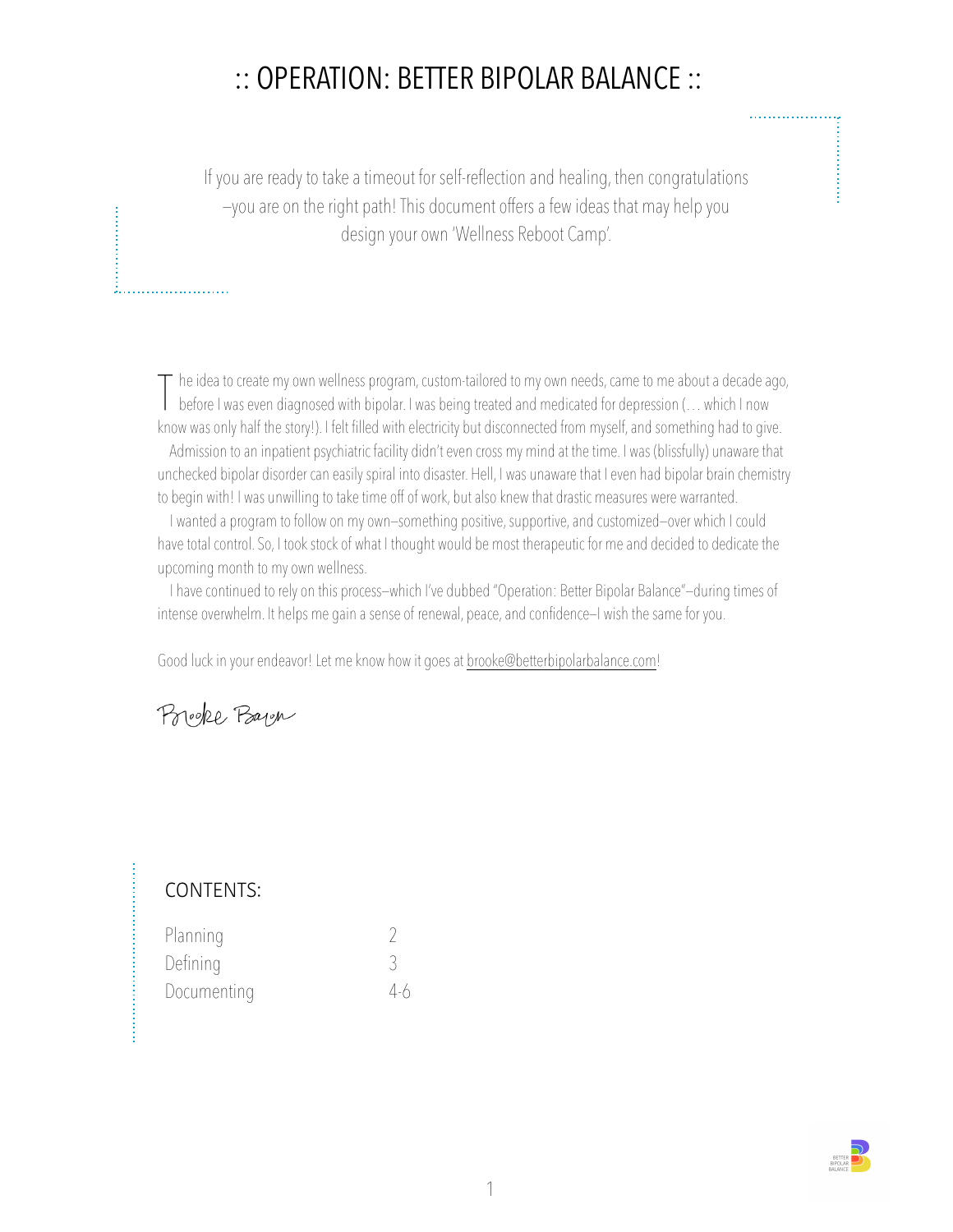# :: PLANNING TIPS ::

When it's time to slow down and do a major self-check-in, consider using the ideas below to help determine your mission and develop your strategy.

FOCUS. Dedicate this period of time-typically a month–on self-evaluation, self-motivation, and self-improvement. When developing the strategy for your program, keep in mind that:

- Study and research are critical elements of self-evaluation.
- Inspiration and creativity are the fuel for self-motivation.
- Reflection and mindfulness are essential for self-improvement.

**SCHEDULE.** Whether it's clearing your calendar or adding to it, you'll likely want to make some adjustments to your daily grind for the duration of your mental health time-out. Postponing a meeting or two could alleviate some anxiety; signing up for a handful of yoga classes could boost positive energy. Everyone finds renewal in different places at different times keep the focus on what's most therapeutic for you. 2

**MITIGATE.** Minimize negative energy by setting boundaries. Here are a few examples:

- Do: Embrace your curious and artistic side by trying out a new hobby.
- Don't: Feel obligated to accomplish something or to continue with the hobby if you aren't enjoying it.
- Do: Cut back on spontaneous decisions by planning a few pleasant activities that complement your program.
- Don't: Overcommit yourself.
- Do: Seek to hear and learn from others' experiences online.
- Don't: Get involved in discussion boards, debates, and commentary online.
- 

i<br>I<br>I<br>I<br>I<br>I<br>I

SHARE. (OR, DON'T.) One one hand, telling others can set us up to feel like we need to meet another person's expectations-which is<br>NOT what this journey is about NOT what this journey is about.

On the other hand, having an advocate in our corner can help us feel supported, encouraged and confident. We all have different ideas and preferences about disclosure—just give it some thought in advance. If you could benefit from having an extra (unbiased, non-judgmental) person on your support team, please consider [reaching out to me](http://www.betterbipolarbalance.com/work-with-me).

**DOCUMENT**. It's important to find a way to reconnect later with the insights and inspiration you find during this time of focus. I've included a 30-Day Journal at the end of this packet that provides a simple way to summa

- Mood tracking app
- Art
- Photography
- Scrapbook •
- Mental notes
- Calendar
- Folder
- Journal
	- Talk therapy
- Charts/checklists

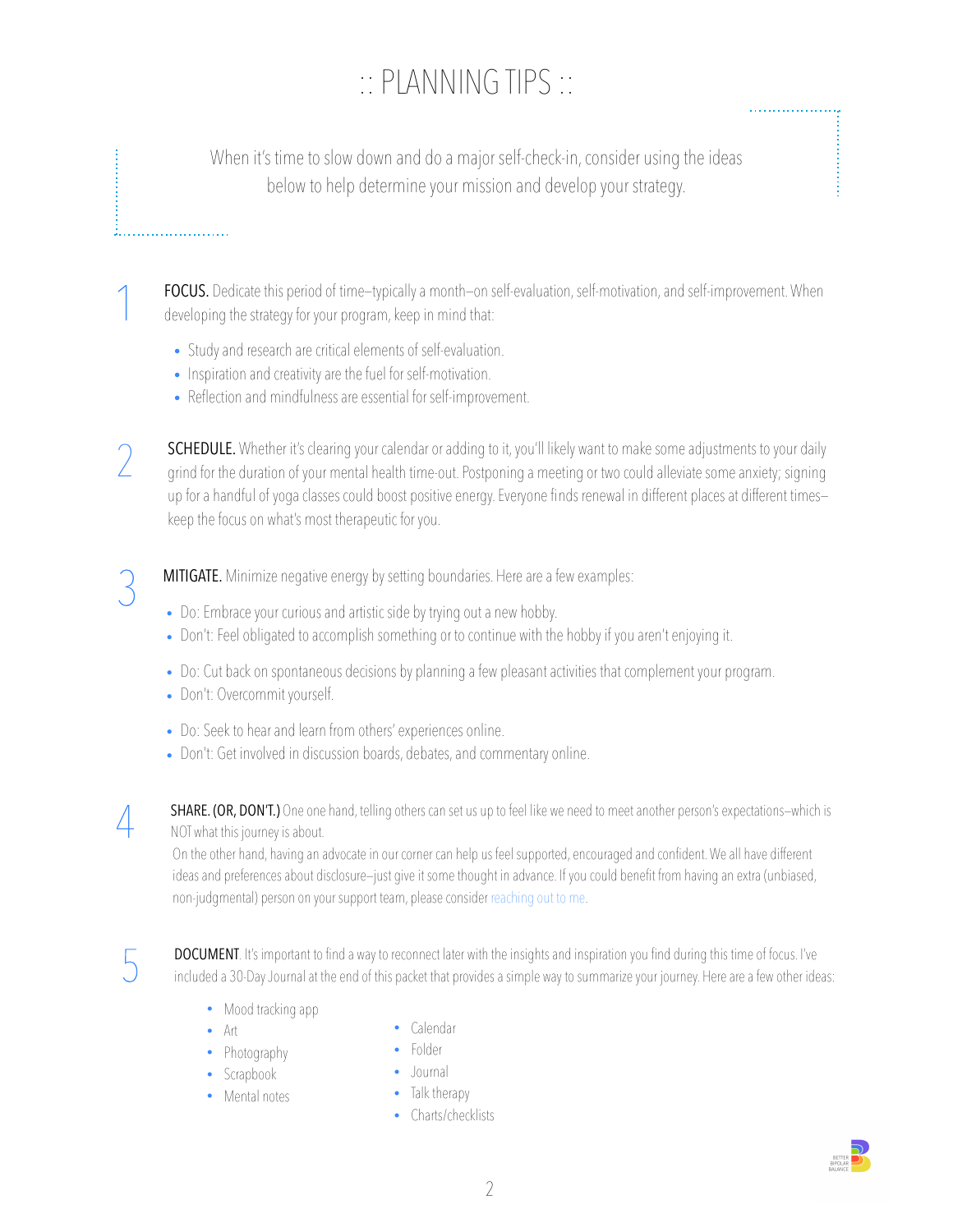# :: MISSION STATEMENT ::

I will dedicate a month to taking care of myself because I feel too overwhelmed. I will not make big decisions or act on impulsive ideas during this time. I will be patient. I will be kind to myself. I will not be waiting for a switch to flip, but doing the hard work of focusing inward to find the lasting change I seek to achieve.

#### :: STRATEGY

;<br>........................

What activities can I do daily to enrich my mind, body, and spirit?

MIND: Read and research; other: \_\_\_\_\_\_\_\_\_\_\_\_\_\_\_\_\_\_\_\_\_\_\_\_\_\_\_\_\_\_\_\_\_\_\_\_\_\_\_\_\_\_\_\_\_\_\_\_

BODY: Challenge and/or soothe the senses; other: \_\_\_\_\_\_\_\_\_\_\_\_\_\_\_\_\_\_\_\_\_\_\_\_\_\_\_\_\_\_\_\_\_\_\_\_\_

SPIRIT: Write, Meditate; other: **Example 2018** 

# :: TIME PERIOD

When will I begin and end my personal retreat?

\_\_\_\_\_\_\_\_\_\_\_\_\_\_\_\_\_\_\_\_\_\_\_\_\_\_\_ to \_\_\_\_\_\_\_\_\_\_\_\_\_\_\_\_\_\_\_\_\_\_\_\_\_



. . . . . . . . . . . . . . . . . . .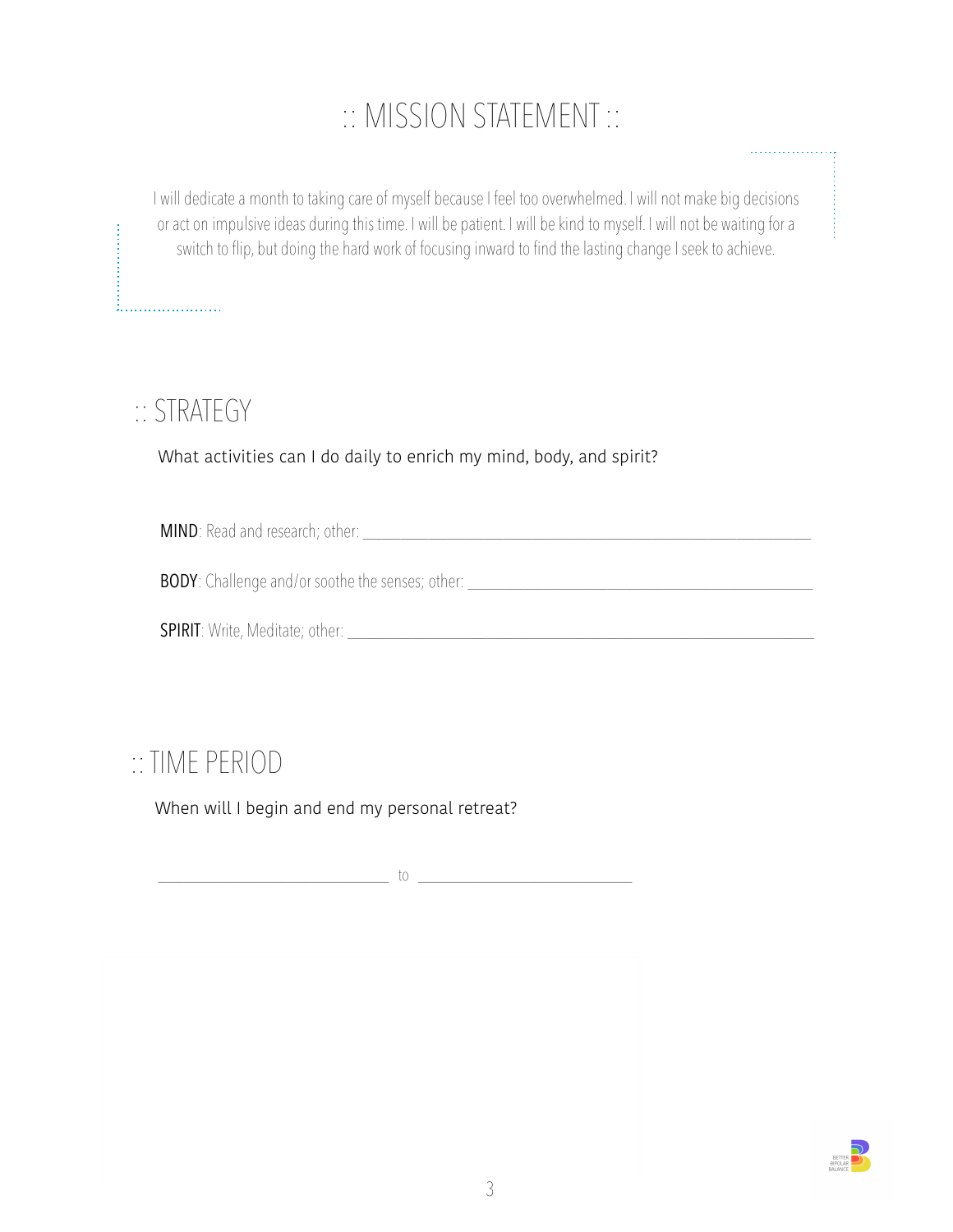OPERATION:

### $::$  Daily Journal  $::$

A simple way to document your journey is to summarize each day in one sentence.

| DAY2:                                                                                                                                                                                                                                |  |
|--------------------------------------------------------------------------------------------------------------------------------------------------------------------------------------------------------------------------------------|--|
|                                                                                                                                                                                                                                      |  |
|                                                                                                                                                                                                                                      |  |
|                                                                                                                                                                                                                                      |  |
| DAY 4:                                                                                                                                                                                                                               |  |
|                                                                                                                                                                                                                                      |  |
| DAY 5: <u>2006 100 million</u>                                                                                                                                                                                                       |  |
|                                                                                                                                                                                                                                      |  |
| DAY 6: <u>2008 - 2008 - 2009 - 2009 - 2009 - 2009 - 2009 - 2009 - 2009 - 2009 - 2009 - 2009 - 2009 - 2009 - 2009 - 2009 - 2009 - 2009 - 2009 - 2009 - 2009 - 2009 - 2009 - 2009 - 2009 - 2009 - 2009 - 2009 - 2009 - 2009 - 2009</u> |  |
|                                                                                                                                                                                                                                      |  |
| DAY 7: <u>2006</u>                                                                                                                                                                                                                   |  |
|                                                                                                                                                                                                                                      |  |
| DAY 8: <u>2006 and 2007 and 2008 and 2008 and 2008 and 2008 and 2008 and 2008 and 2008 and 2008 and 2008 and 2008 and 2008 and 2008 and 2008 and 2008 and 2008 and 2008 and 2008 and 2008 and 2008 and 2008 and 2008 and 2008 an</u> |  |
|                                                                                                                                                                                                                                      |  |
| DAY 9: <u>2006</u>                                                                                                                                                                                                                   |  |
|                                                                                                                                                                                                                                      |  |
| DAY 10: CAN ALCOHOL: CAN ARREST MARKET WAS ARRESTED FOR A STRUCK AND THE STRUCK OF THE STRUCK OF THE STRUCK OF                                                                                                                       |  |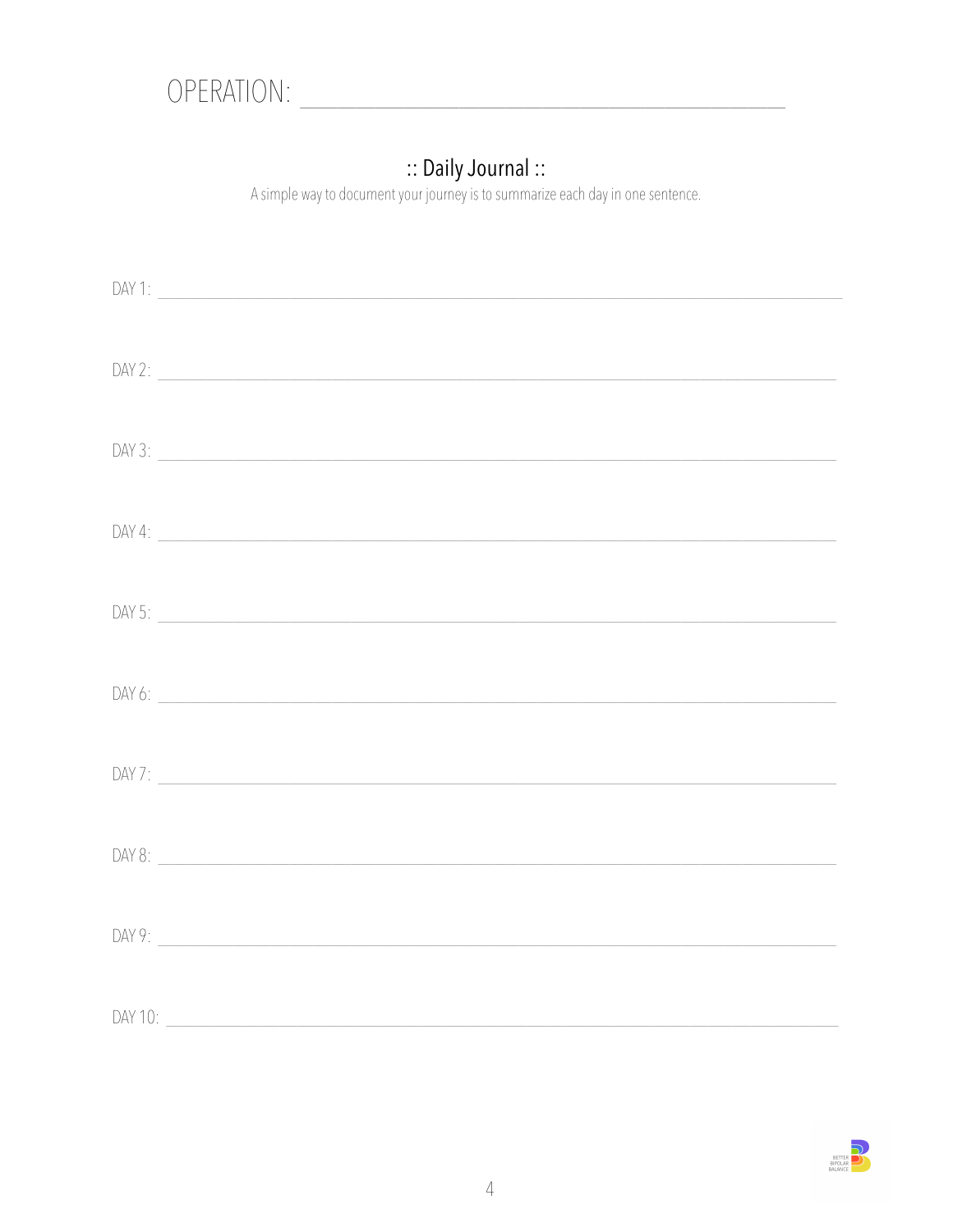| DAY 11: <u>2000 11: 2000 12: 2000 12: 2000 12: 2000 12: 2000 12: 2000 12: 2000 12: 2000 12: 2000 12: 2000 12: 2000 12: 2000 12: 2000 12: 2000 12: 2000 12: 2000 12: 2000 12: 2000 12: 2000 12: 2000 12: 2000 12: 2000 12: 2000 1</u> |  |  |
|--------------------------------------------------------------------------------------------------------------------------------------------------------------------------------------------------------------------------------------|--|--|
|                                                                                                                                                                                                                                      |  |  |
| DAY 12: <u>2000 12: 2000 12: 2000 12: 2000 12: 2000 12: 2000 12: 2000 12: 2000 12: 2000 12: 2000 12: 2000 12: 2000 12: 2000 12: 2000 12: 2000 12: 2000 12: 2000 12: 2000 12: 2000 12: 2000 12: 2000 12: 2000 12: 2000 12: 2000 1</u> |  |  |
|                                                                                                                                                                                                                                      |  |  |
|                                                                                                                                                                                                                                      |  |  |
| DAY 14: <u>2000 14: 2000 14: 2000 14: 2000 14: 2000 14: 2000 14: 2000 14: 2000 14: 2000 14: 2000 14: 2000 14: 2000 14: 2000 14: 2000 14: 2000 14: 2000 14: 2000 14: 2000 14: 2000 14: 2000 14: 2000 14: 2000 14: 2000 14: 2000 1</u> |  |  |
|                                                                                                                                                                                                                                      |  |  |
|                                                                                                                                                                                                                                      |  |  |
|                                                                                                                                                                                                                                      |  |  |
|                                                                                                                                                                                                                                      |  |  |
| DAY 17: <u>2000 12: 2000 12: 2000 12: 2000 12: 2000 12: 2000 12: 2000 12: 2000 12: 2000 12: 2000 12: 2000 12: 2000 12: 2000 12: 2000 12: 2000 12: 2000 12: 2000 12: 2000 12: 2000 12: 2000 12: 2000 12: 2000 12: 2000 12: 2000 1</u> |  |  |
|                                                                                                                                                                                                                                      |  |  |
| DAY 18: <u>2000 18: 2000 18: 2000 18: 2000 18: 2000 18: 2000 18: 2000 18: 2000 18: 2000 18: 2000 18: 2000 18: 2000 18: 2000 18: 2000 18: 2000 18: 2000 18: 2000 18: 2000 18: 2000 18: 2000 18: 2000 18: 2000 18: 2000 18: 2000 1</u> |  |  |
|                                                                                                                                                                                                                                      |  |  |
| DAY 19: <u>2000 19: 2000 19: 2000 19: 2000 19: 2000 19: 2000 19: 2000 19: 2000 19: 2000 19: 2000 19: 2000 19: 2000 19: 2000 19: 2000 19: 2000 19: 2000 19: 2000 19: 2000 19: 2000 19: 2000 19: 2000 19: 2000 19: 2000 19: 2000 1</u> |  |  |
|                                                                                                                                                                                                                                      |  |  |